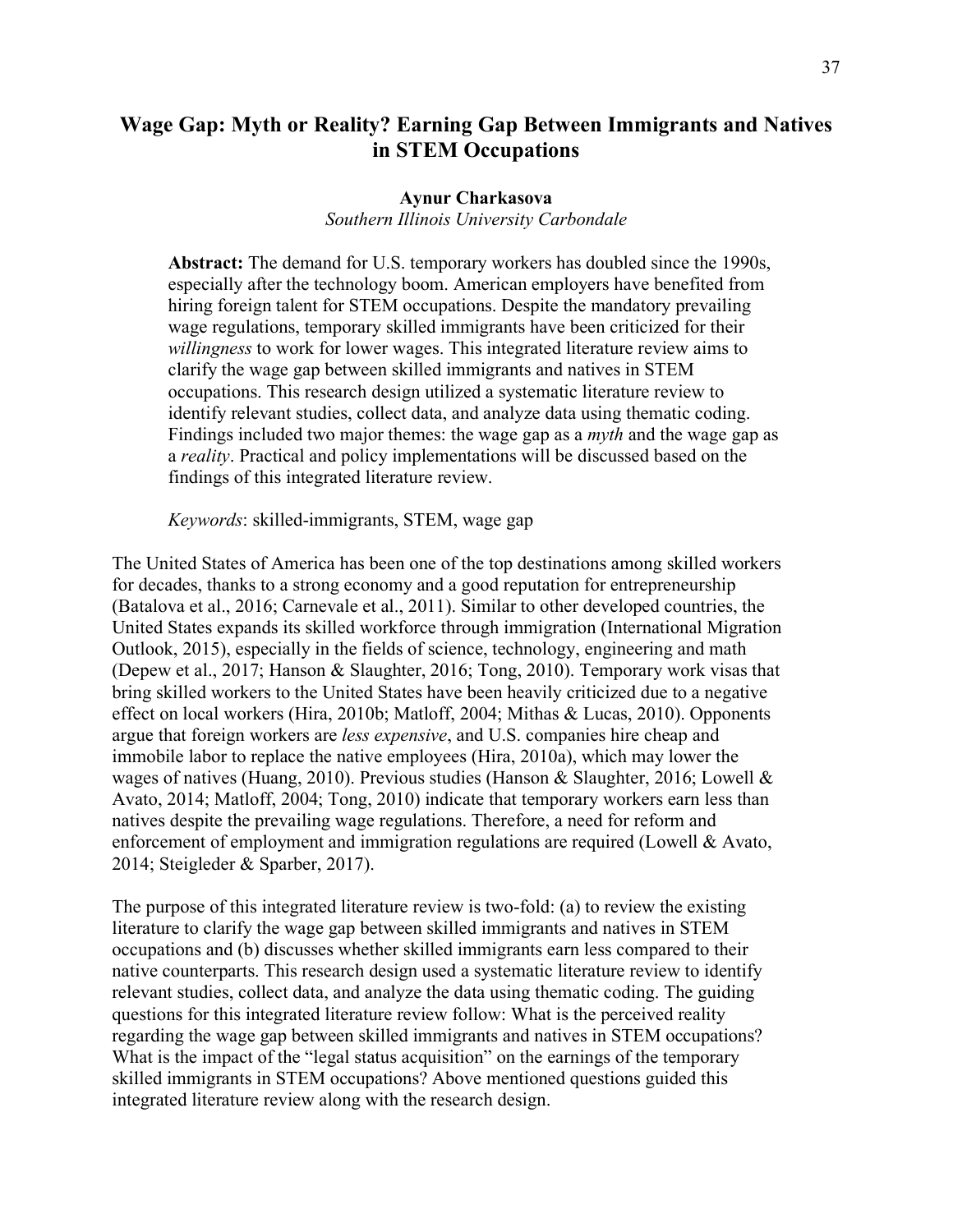#### **Background**

The wage difference between natives and foreign-born workers is a central concern in the public debate (Hanson & Slaughter, 2016). The most common argument is foreign workers' willingness to work for lower wages (Aobdia & Srivastava, 2018; Hira, 2010a), and employers' inclination to substitute higher-wage U.S. professionals with lower-paid foreign workers (Mithas & Lucas, 2010; Ottman, 2017). The reason skilled immigrants might agree to a lower salary could be explained by comparing their U.S. wages to those back home and/or a possibility of being sponsored on their temporary visa, which they view as a pathway to a legal permanent residency (Lowell & Avato, 2014). There is a concern that firms in the United States practice monopsony power over temporary workers, which reduces their bargaining power and leads to lower wages and poor working conditions (Hunt & Xie, 2019). Monopsony power often refers to a monopsony employer who has market power in hiring workers (Muehlemann et al., 2013). Therefore, skilled workers with temporary visa are more likely to suffer from a disadvantage in terms of benefits and job stability (Luthra, 2009). The practice of monopsony is also believed to decrease the demand for native workers (Matloff, 2013). However, several studies (Alarcon, 1999; Campbell et al., 2018; Hanson & Slaughter, 2016) claim that foreign-born professionals were more likely to be employed and have higher annual earnings than their local counterparts in science and engineering fields. Time spent in the workforce and upgrading immigration status have also been shown to increase the earnings of foreign-born STEM professionals (Lowell & Avato, 2014), whereas male immigrants earned more than females and had more flexibility to quit the job if desired (Ransom & Sims, 2010).

## **Research Design of Systematic Literature Review**

An integrative literature review is a distinct form of research that reviews, criticizes, and synthesizes previously published literature on a specific topic and aims to generate new frameworks and perspectives (Torraco, 2005). The inclusion criteria for this integrated literature review were peer-reviewed journal articles that focused on the wage gap between skilled immigrants and their local counterparts in STEM occupations and were published during the last two decades in English in ERIC and Google Scholar. The initial search resulted in 360 articles, but after omitting the duplicates and studies that did not meet the inclusion criteria, 49 articles were selected as suitable for this paper. This integrated literature review utilized a mixedresearch technique by collecting and analyzing quantitative and qualitative data. The matrix model was used for the data collection using an Excel spreadsheet to systematically record the data (Gerrard, 2014), where each article was summarized using rows and columns. For data analysis, the selected articles were reviewed individually again, and the author coded each article and identified major findings (Creswell & Poth, 2016). To assure the reliability and validity, the author repeated the coding process several times, read the articles, finalized coding, and identified key outcomes.

#### **Theoretical Framework**

Segmented labor market (SLM) theory was selected as a framework to guide this integrated literature review. Originally developed by Piore in 1971, this approach divides the dual labor market into a primary and secondary market. Primary jobs possess high earnings, better working conditions, stability, equality, and due process in work rules (Dickens & Lang, 1988), whereas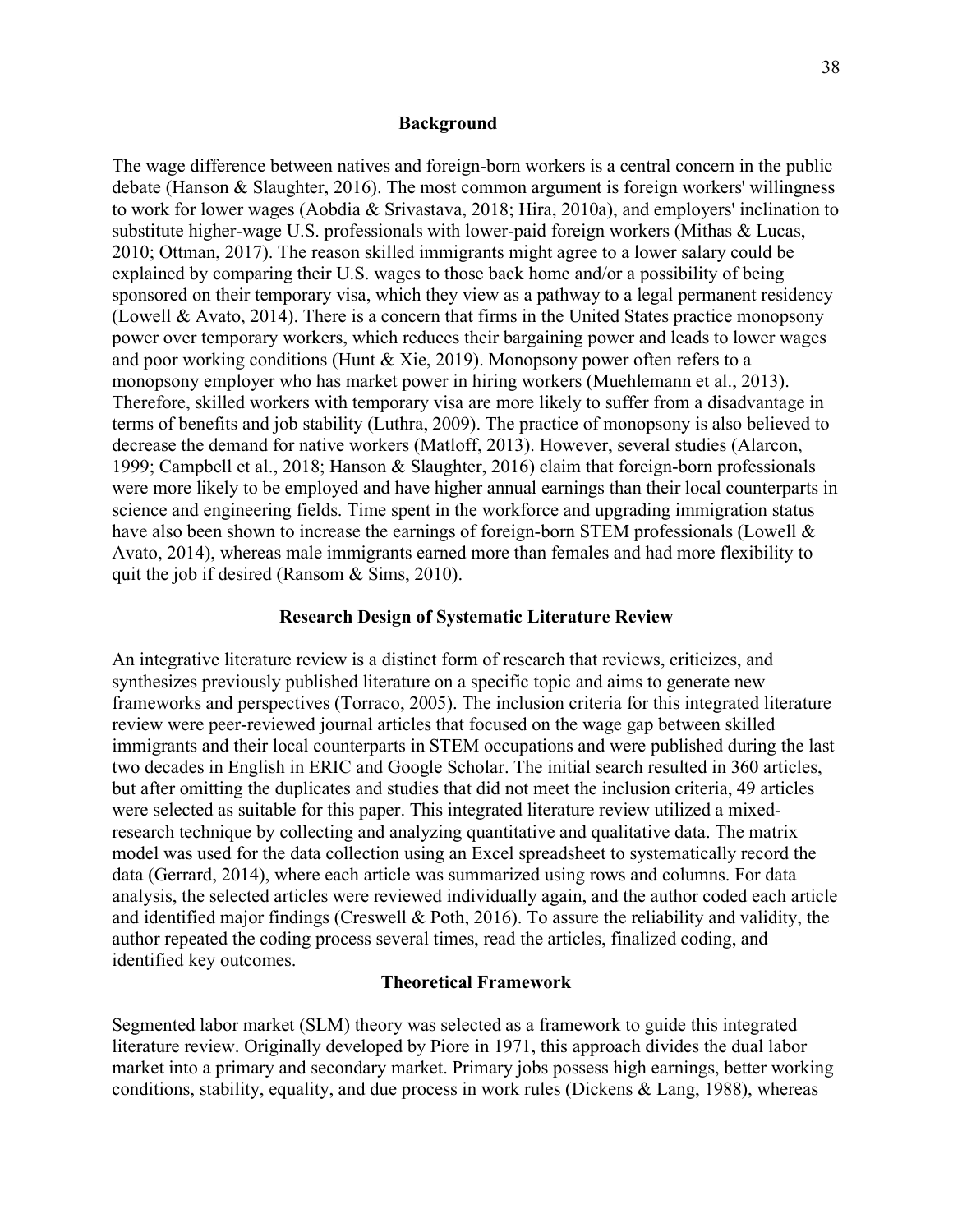secondary (nonstandard) jobs have lower wages, poor working conditions, less stability, less likely to provide benefits (Kalleberg et al., 2000). The high demand for low-wage immigrant workers is theorized under the SLM theory. SLM creates a capital-intensive sector to meet the ongoing demand and a labor-intensive sector to satisfy the demand associated with economic cycles that constantly fluctuate (Massey et al., 1993). Hudson (2007) asserts that the American labor market is sharply divided between good and bad jobs. An increase in the number of immigrants into the United States has caused the labor market to become increasingly stratified based on national citizenship (Ehrenreich, Hochschild, & Kay, 2003).

This current integrated literature review seeks to determine the perceived reality regarding the wage gap between skilled immigrants and natives in STEM occupations and the impact of the legal status acquisition on earnings. From the SLM theory perspective, primary jobs should possess high earnings, stability, and equality. Considering that temporary work visas (H-1 and L-1) are granted to highly skilled and educated immigrants for STEM jobs that require years of expertise. Therefore, temporary skilled immigrants should be part of the primary job market with high earnings regardless of immigration status.

## **Findings**

Prior studies that focused on wage differences between foreign-born STEM professionals and native workers found mixed evidence (Alarcon, 1999, Aobdia & Srivastava, 2018, Matloff, 2008). To better understand the wage gap, it is important to draw attention to the temporary worker visas and the limitations they possess for the temporary skilled workers. Temporary workers are restricted to the particular employment and time period (may range from one to six years) for which they are authorized and may have degree requirements (Temporary Work Visas, U.S. Department of State, n.d.). For example, H-1 temporary work visas are awarded to a certain foreign professional for specialty occupations for a period of up to three years with the possibility of extension for up to six years maximum (Butler, 2012). L-1 temporary work visas are awarded to foreign nationals for the length of an initial stay of one year, but companies may request an extension for a total of five years. For the L-1 visa category, sponsoring employers are not required to pay a prevailing salary, and temporary workers are not allowed to change their company and transfer their visa to a new employer (Hunt & Xie, 2019).

Some temporary work visas require the prospective employer to file a petition with U.S. Citizenship and Immigration Services (USCIS), and the visa will be available only after the petition is approved. American employers who wish to hire foreign talent must attest to the Department of Labor that they will pay wages at least equal to the actual wage paid to other employees with similar skills and qualifications or the prevailing wage for the job in the area of intended employment--whichever is greatest (Miano, 2005). Although there are 11 employmentbased nonimmigrant visas for foreign nationals, American employers are more likely to utilize the H-1B and L-1 visa categories for STEM-related jobs than for other occupations due to the high demand for skilled workers in the STEM field (Rothwell & Ruiz, 2013).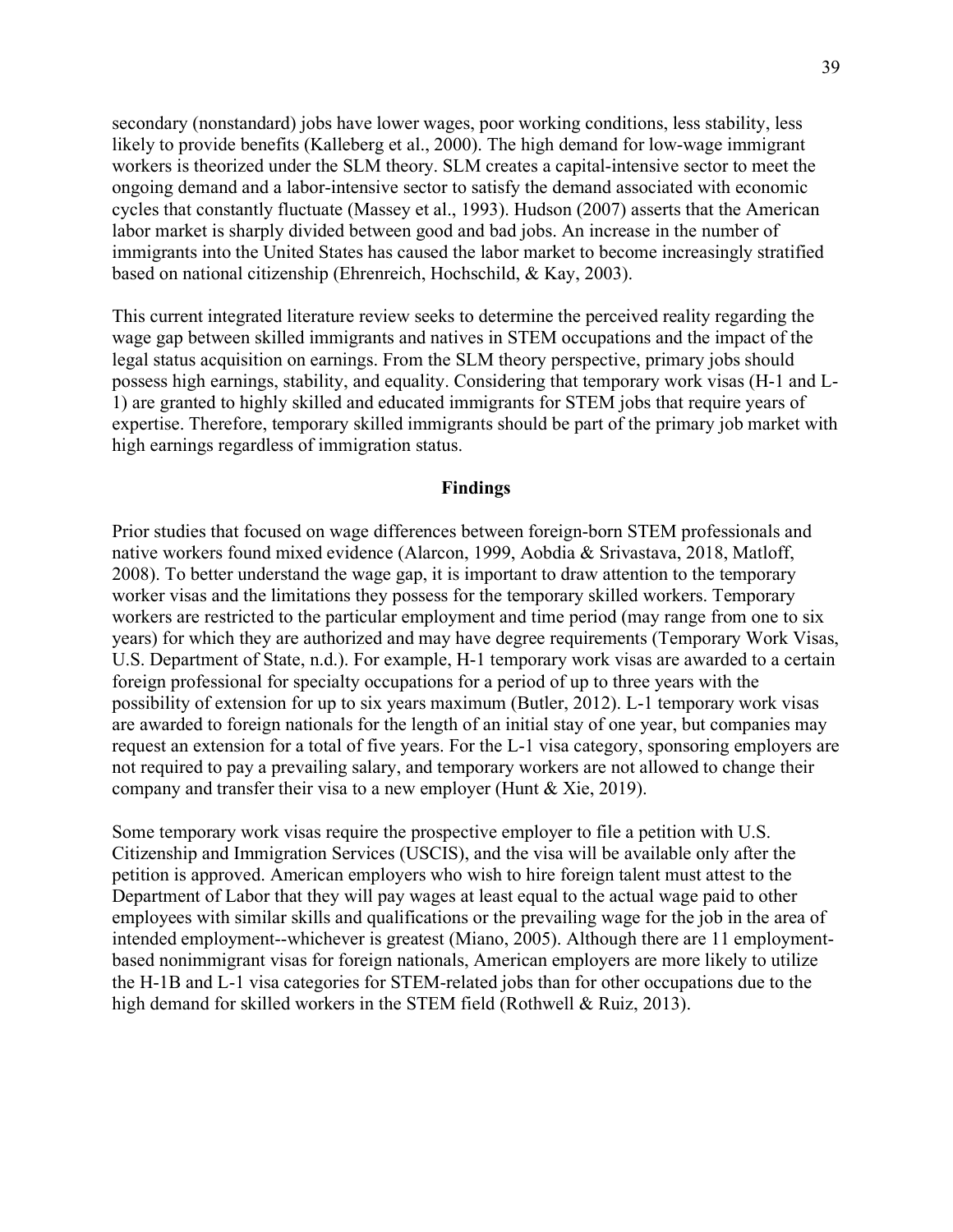#### **Wage Gap as a Myth**

Previously published studies (Alarcon, 1999; Campbell et al., 2018; Loftstrom & Hayes, 2011) were examined to answer the first research question. The studies that focused on earning equality among foreign-born STEM professionals and native workers found evidence that not only foreign professionals made more money (Campbell et al., 2018), but also increases natives' employment opportunities because of the productivity gains associated with immigrant scientists, and even had a positive effect on wages of natives by 7-8% (Peri et al., 2014). Mithas & Lucas (2010) surveyed 57,000 IT professionals and revealed that H-1B temporary work visa holders earned a salary premium when compared with U.S. citizenship in IT occupations. Loftstrom & Hayes (2011) study was consistent with Mithas & Lucas's (2010) study by stating that H-1B visa holders were in earning advantages compared to their U.S. born counterparts. In their sample, H-1B visa holders made on average about \$78,200, which was 10 percent higher than the average annual earnings of their sample of US- born workers (\$71,200). According to Hanson & Slaughter (2016), although the wage gap did exist between skilled immigrants and natives two decades ago in 2012, foreign-born earnings have exceeded the wages of native workers. Their study also mentioned that foreign-born professionals have better chances to reach the earning parity in STEM occupations compared to their counterparts in non-STEM jobs. Alarcon (1999) interviewed 20 skilled immigrants in Silicon Valley, and none of the participants complained about the wage parity. When examining wage differences among skilled immigrants and natives in STEM occupations, it is notable to mention that several factors such as immigration status, degree origin, the region of birth, gender, marital status directly affects the wages of the skilled immigrants. Lowell  $& Avato's (2014) study indicated that male impigrams made more money$ compared to females, whereas married immigrants had better income compared to singles. Additionally, skilled immigrants from Asia and Europe had better earnings compared to other immigrant groups. His study also claimed that employers are more willing to pay the prevailing salary to the skilled immigrants hired directly from overseas versus the recent graduates of the U.S. Universities.

#### **Wage Gap as a Reality**

Several studies (Lowell &Avato, 2014, Miano, 2005; Matloff 2008) yielded controversial results regarding the wage gap between skilled immigrants and natives. Matloff (2008) argued that in the IT field, companies pay to the H-1B holders approximately 15% to 33% less than the prevailing wage, and most tech companies hire average talented immigrants, especially from Asia. According to Hanson & Slaughter (2016), recently arrived foreign professionals in STEM jobs earned 5.7 percent less compared to natives, but in less than a decade, foreign professionals close this gap. Lowell & Avato (2013) revealed that H-1B earn significantly less on average compared to natives in STEM jobs as they may accept lower wages to improve their chances of being sponsored on the H-1B visa and potentially apply for a legal permanent residency. Miano (2005) argued that H-1B workers earn significantly less in computer occupations as well compared to their American counterparts. Loftstrom & Hayes (2011) also experienced an initial earning deficit of about 9% for newly hired H-1B visa holders for math and science occupations. There mentioned studies claimed that temporary skilled immigrants in STEM jobs earn less compared to the native workers, and the local companies do not offer the prevailing salary as mandated by Congress.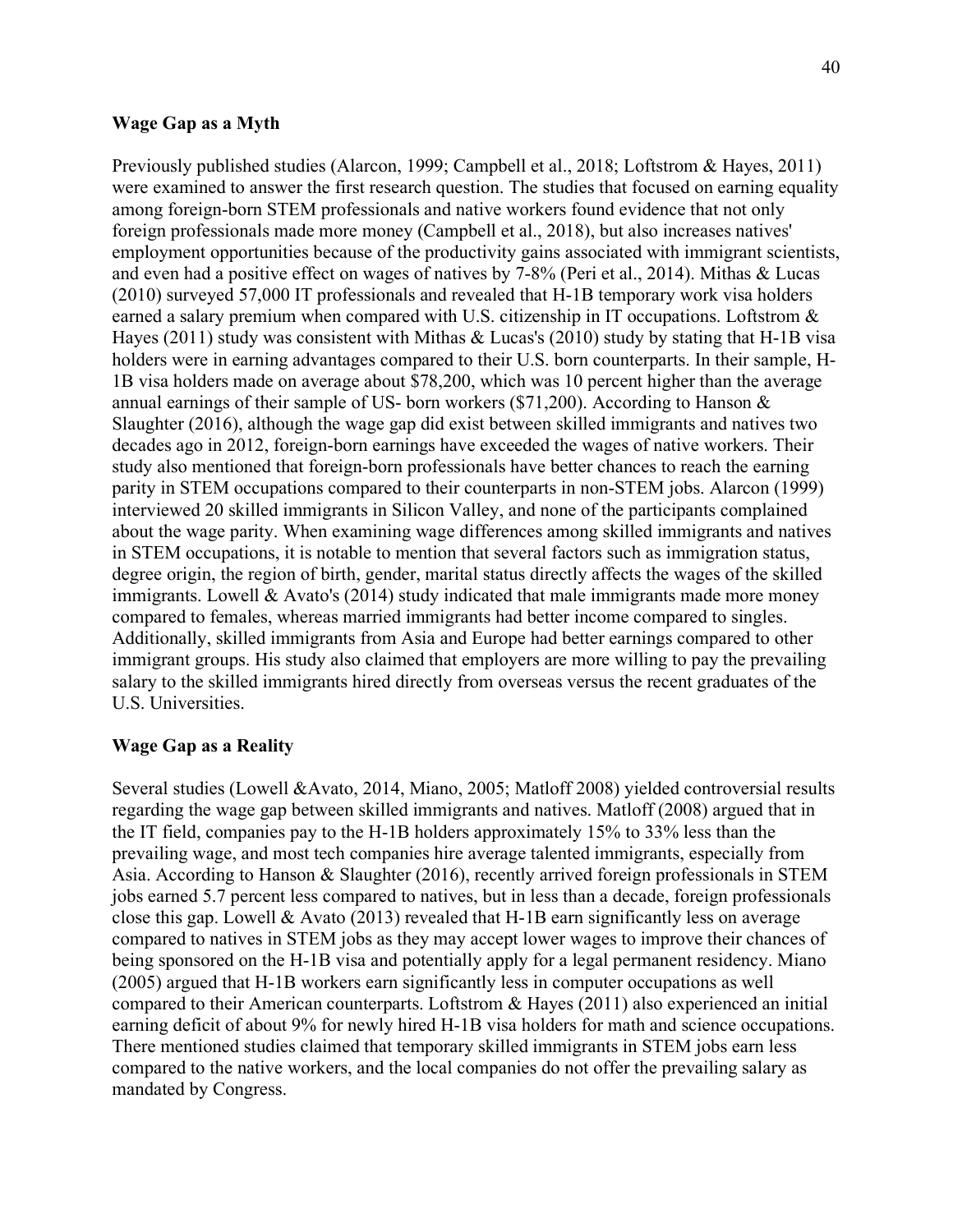#### **Legal Status Acquisition**

Previously published studies were examined to answer the second research question: What is the impact of the "legal status acquisition" on earnings of the temporary skilled immigrants in STEM occupations? Previous studies (Lowell & Avato, 2014; Steigleder & Sparber, 2017) have focused on the legal status acquisition and its impact on the earnings of skilled immigrants in the United States. Lowell & Avato's (2014) study showed that upgrading the immigration status from temporary to permanent has a positive impact on the earning trajectories of the immigrants in STEM occupations. According to Mukhopadhyay and Oxborrow (2012), green card holders earn 25.4 percent more compared to the temporary worker visa holders that reflect lower bargaining power and limited mobility for the skilled immigrants (Hunt  $\&$  Xie, 2019). Kandilov's study (2007) was also consistent with the previous studies, revealing that employer-sponsored immigrants experienced a significant increase in earnings following adjustment to permanent residency. Reviewing these studies revealed that immigration status does play a crucial role when it comes to the median wage for immigrants. Legal status (green cards) carries additional advantages such as higher job mobility, better bargaining power, no educational restrictions, or visa sponsorship compared to the temporary worker visas.

## **Discussion**

Several policy implementations will be suggested based on this integrated literature review. The current immigration policy that regulates temporary skilled immigration should be revised in order not to link temporary immigrants to their employers. Dependency from employers may lower temporary immigrants' bargaining power and job mobility. Future studies should investigate whether skilled-immigrants earnings are consistent with prevailing salary requirements set by Congress. More studies should focus on the earning gap between skilled immigrants and the natives in STEM occupations as the previous studies yielded inconsistent results.

In practice, the results of this study can be utilized not only in the formation of future policies but also as a tool for workplace training and awareness. HRD professionals, policymakers, and employers can greatly benefit from the critical aspect of this training to bring more internal pay equity into the HRD practice. HRD professionals, stakeholders, and employers can work together to achieve internal pay equity, where employees feel they are being compensated fairly based on performance and skills regardless of their current immigration status. It is important for HRD professionals to understand the legal obligations of pay equity to assess the lawfulness of their organization's pay practices and take obligatory corrective action.

#### **References**

| Alarcon, R. (1999). Recruitment process among foreign-born engineers and scientists in Silicon |
|------------------------------------------------------------------------------------------------|
| Valley. American Behavioral Scientist, 42(9), 1381-1397.                                       |
| https://doi.org/10.1177/00027649921954958                                                      |
| Aobdia, D., & Srivastava, A. (2018). Do US corporations hire us educated skilled immigrants to |
|                                                                                                |

*lower their labor costs? Evidence from the audit industry.*  [http://dx.doi.org/10.2139/ssrn.3002004](https://dx.doi.org/10.2139/ssrn.3002004)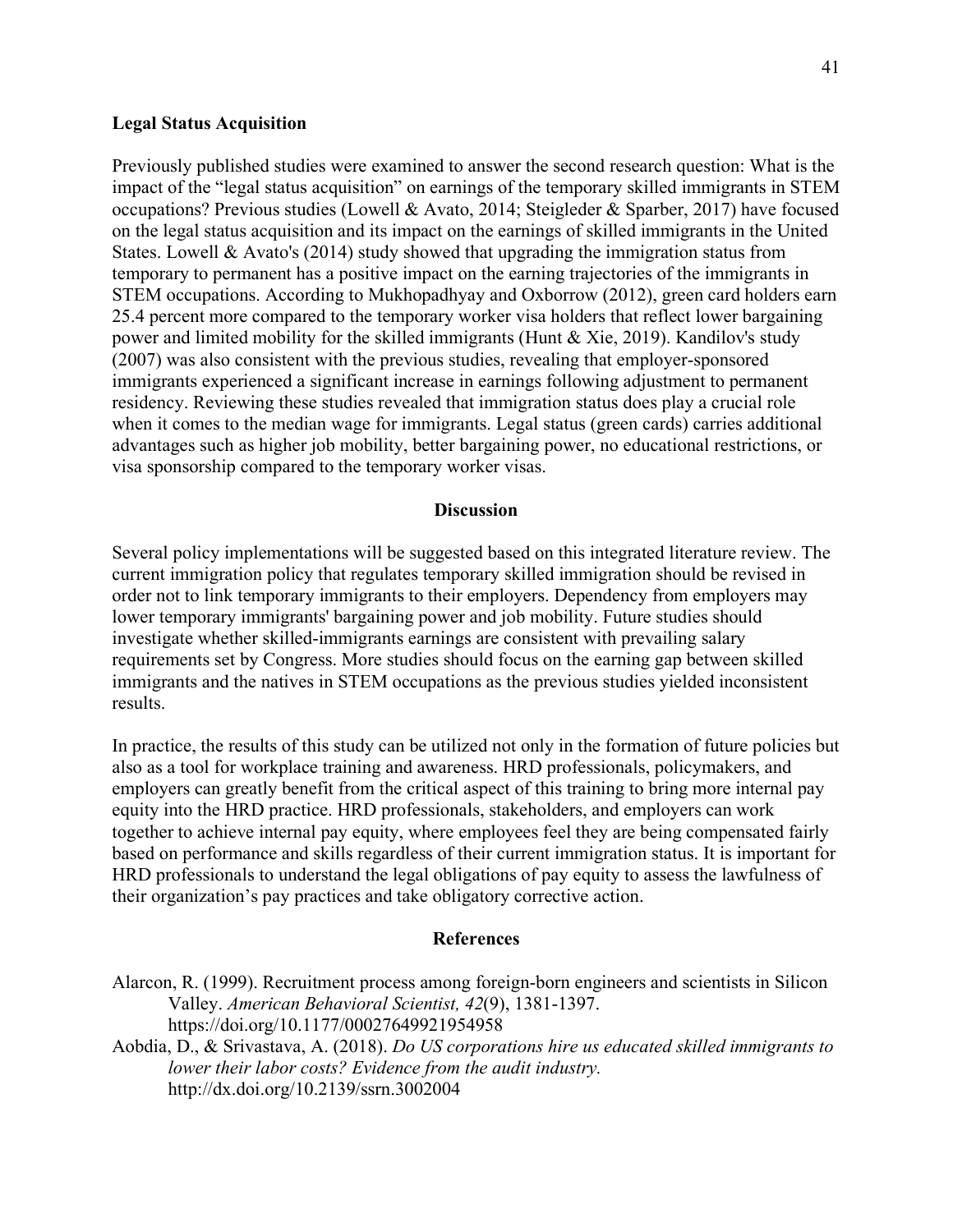- Butler, E. W. (2012). The h-1b visa immigration program: Analysis and comments. *International Journal of Business and Social Science, 3*(9), 21-29. http://ijbssnet.com/journals/Vol\_3\_No\_9\_May\_2012/4.pdf
- Batalova, J., Fix, M., & Bachmeier, J. D. (2016). *Untapped talent: The costs of brain waste among highly skilled immigrants in the United States*. Migration Policy Institute. https://www.migrationpolicy.org/research/untapped-talent-costs-brain-waste-amonghighly-skilled-immigrants-united-states
- Carnevale, A. P., Smith, N., & Melton, M. (2011). *STEM: Science technology engineering mathematics*. Georgetown University Center on Education and the Workforce. https://cew.georgetown.edu/wp-content/uploads/2014/11/stem-complete.pdf
- Creswell, J. W., & Poth, C. N. (2016). *Qualitative inquiry and research design: Choosing among five approaches*. Sage.
- Campbell, T. A., Adamuti-Tranche. M., & Bist, K. (2018). Employment and earnings of international science and engineering graduates of U.S. universities: A comparative perspective. *Journal of International Studies 8*(1), 409-430. <https://doi.org/10.32674/jis.v8i1.172>
- Dickens, W. T., & Lang, K. (1988). The reemergence of segmented labor market theory. *The American Economic Review, 78*(2), 129-134. https://www.jstor.org/stable/1818110
- Depew, B., Norlander, P., & Sørensen, T. A. (2017). Inter-firm mobility and return migration patterns of skilled guest workers. Journal *of Population Economics, 30*(2), 681-721. https://doi.org[/10.1007/s00148-016-0607-y](https://econpapers.repec.org/scripts/redir.pf?u=https%3A%2F%2Fdoi.org%2F10.1007%252Fs00148-016-0607-y;h=repec:spr:jopoec:v:30:y:2017:i:2:d:10.1007_s00148-016-0607-y)
- Ehrenreich, B., Hochschild, A. R., & Kay, S. (2003). *Global woman: Nannies, maids, and sex workers in the new economy*. Macmillan.
- Garrard, J. (2014). *Health sciences literature review made easy* (4th ed.). Jones & Bartlett Learning.
- Hudson, K. (2007). The new labor market segmentation: Labor market dualism in the new economy. *Social Science Research*, *36*(1), 286-312. <https://doi.org/10.1016/j.ssresearch.2005.11.005>
- Huang, Z. (2010). The study on the gender wage differential among rural-urban migrants. *Issues in Agricultural Economy, 8*, 44-51.<https://doi.org/10.1080/1331677X.2019.1660906>
- Hira, R. (2010a). *Bridge to immigration or cheap temporary labor? The h-1b & L-1 visa programs are a source of both*.<https://www.epi.org/publication/bp257/>
- Hira, R. (2010b). *The h-1b and L-1 visa programs: Out of control*. <https://www.epi.org/publication/bp280/>
- Hanson, G., & Slaughter, M. (2016). *High-skilled immigration and the rise of STEM occupations in U.S. employment*. NBER Working Paper Series. https://doi.org/10.3386/w22623
- Hunt, J., & Xie, B. (2019). How restricted is the job mobility of skilled temporary work visa holders? *Journal of Policy Analysis and Management, 38*(1), 41-64. <https://doi.org/10.1002/pam.22110>
- Kalleberg, A. L., Reskin, B.F., Hudson, K. (2000). Bad jobs in America: Standard and nonstandard employment relations and job quality in the United States. *American Sociological Review 65*, 256–278.<http://dx.doi.org/10.2307/2657440>
- Kandilov, A. M. G. (2007). *The value of a green card immigrant wage increases following adjustment to US permanent residence*. Department of Economics, University of Michigan, Ann Arbor.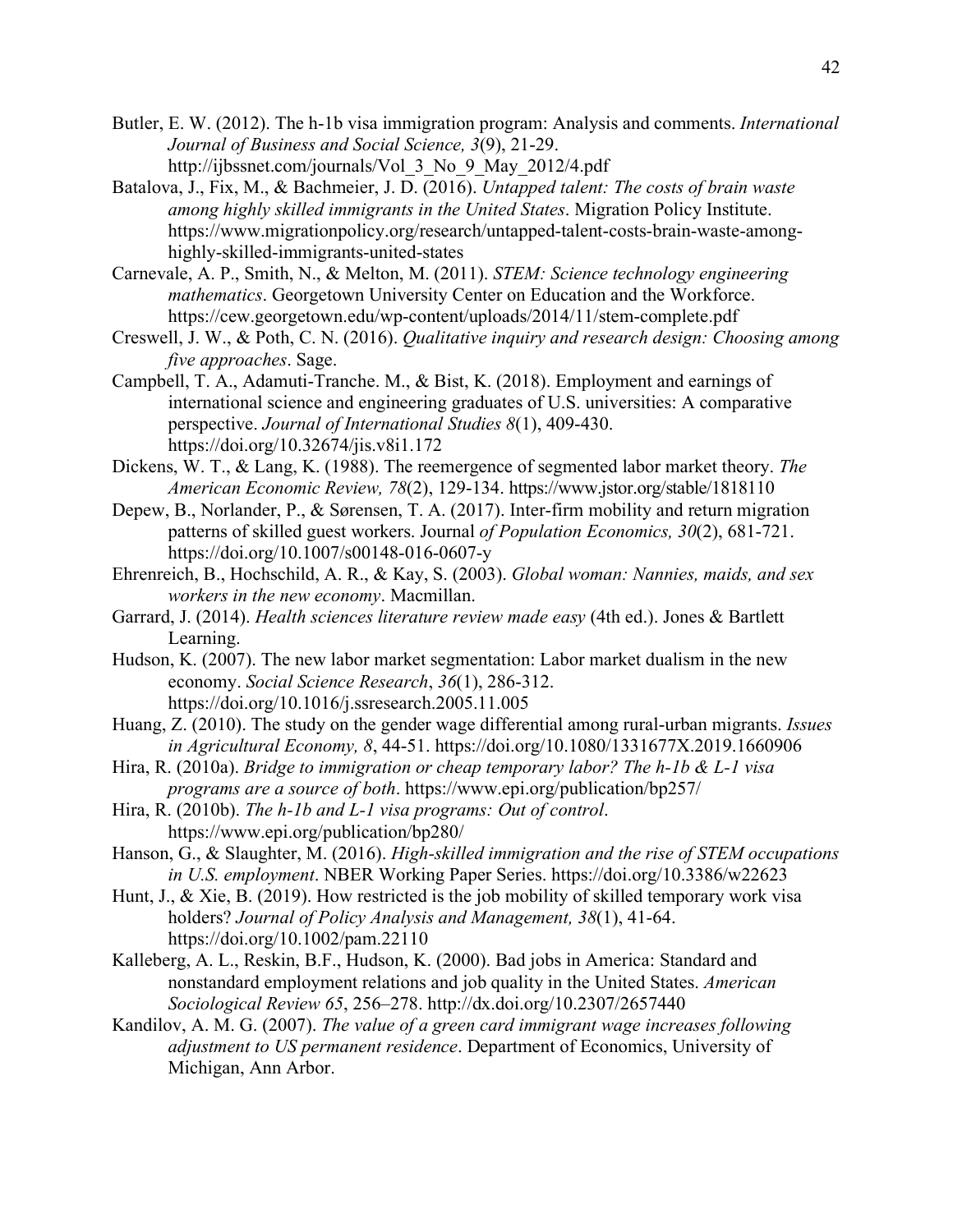- Kerr, S. P., & Kerr, W. R. (2013). Immigration and employer transitions for STEM workers. *American Economic Review 103*(3), 193-197. https://doi.org/10.1257/aet.103.3.193
- Luthra, R. R. (2009). Temporary immigrants in a high-skilled labour market: A study of h-1bs. *Journal of Ethnic and Migration Studies, 35*(2), 227-250. <https://doi.org/10.1080/13691830802586237>
- Lofstrom, M., & Hayes, J. J. (2011). *H-1Bs: How do they stack up to US born workers?* https://papers.ssrn.com/sol3/papers.cfm?abstract\_id=1981215
- Lowell, B. L., & Avato, J. (2014). The wages of skilled temporary immigrants: Effects of visa pathways and job portability. *International Migration, 52*(3), 85-98. https://doi.org/10.1111/imig.12133
- Massey, D. S., Arango, J., Hugo, G., Kauaouci, A., & Taylor, J.E. (1993). Theories of international migration: A review and appraisal. *Population and Development Review, 19*(3). 431- 460. http://www.jstor.org/stable/2938462
- Matloff, N. (2004). Globalization and the American IT worker. *Communications of the ACM, 47*(11), 27-29. https://doi.org/10.1145/1029496.1029516
- Miano, J. (2005). *The bottom of the pay scale*. Backgrounder Center for Immigration Studies. https://www.heartland.org/publications-resources/publications/the-bottom-of-the-payscale-wages-for-h-1b-computer-programmers
- Matloff, N. (2008). *H1-Bs: Still not the best and brightest*. [https://cis.org/Report/H1Bs-Still-Not-](https://cis.org/Report/H1Bs-Still-Not-Best-and-Brightest)[Best-and-Brightest](https://cis.org/Report/H1Bs-Still-Not-Best-and-Brightest)
- Mithas, S., & Lucas, H. C., Jr. (2010). Are foreign IT workers cheaper? US visa policies and compensation of information technology professionals. *Management Science, 56*(5), 745- 765.<https://doi.org/10.1287/mnsc.1100.1149>
- Mukhopadhyay, S., & Oxborrow, D. (2012). The value of an employment-based green card. *Demography, 49*(1), 219-237. https://www.jstor.org/stable/41408226
- Matloff, N. (2013). *Are foreign students the best and the brightest? Data and implications for immigration policy*. https://www.epi.org/publication/bp356-foreign-students-bestbrightest-immigration-policy/
- Muehlemann, S., Ryan, P., & Wolter, S. C. (2013). Monopsony power, pay structure, and training*. Industrial and Labor Relations Review, 66*(5), 1097-1114. [https://doi.org/10.1177/001979391306600504](https://doi.org/10.1177%2F001979391306600504)
- OECD (2015). *International migration outlook*. OECD. [https://doi.org/10.1787/migr\\_outlook-](https://doi.org/10.1787/migr_outlook-2015-en)[2015-en.](https://doi.org/10.1787/migr_outlook-2015-en)
- Ottman, E. K. (2017). It's time to open up the l-1b: How the emergence of open source technology will impact the l-1b visa program. *Catholic University Law Review, 66*(4), 907-932. https://heinonline.org/HOL/P?h=hein.journals/cathu66&i=937
- Peri, G., Shih, K., & Sparber, C. (2014). *Foreign STEM workers and native wage and employment in U.S. cities*. NBER working Paper.<https://www.nber.org/papers/w20093>
- Ransom, M. R., & Sims, D. P. (2010). Estimating the firm's labor supply curve in a "new monopsony" framework: Schoolteachers in Missouri. *Journal of Labor Economics, 28*(2), 331-355.<https://doi.org/10.1086/649904>
- Rothwell, J., & Ruiz, N. (2013). H-1B visas and the STEM shortage: A research brief. *SSRN Electronic Journal*. https://doi.org/10.2139/ssrn.2262872
- Steigleder, Q., & Sparber, C. (2017). The effect of legal status on immigrant wages and occupational skills. *Applied Economics Letters, 24*(2), 80-84. <https://doi.org/10.1080/13504851.2016.1164811>